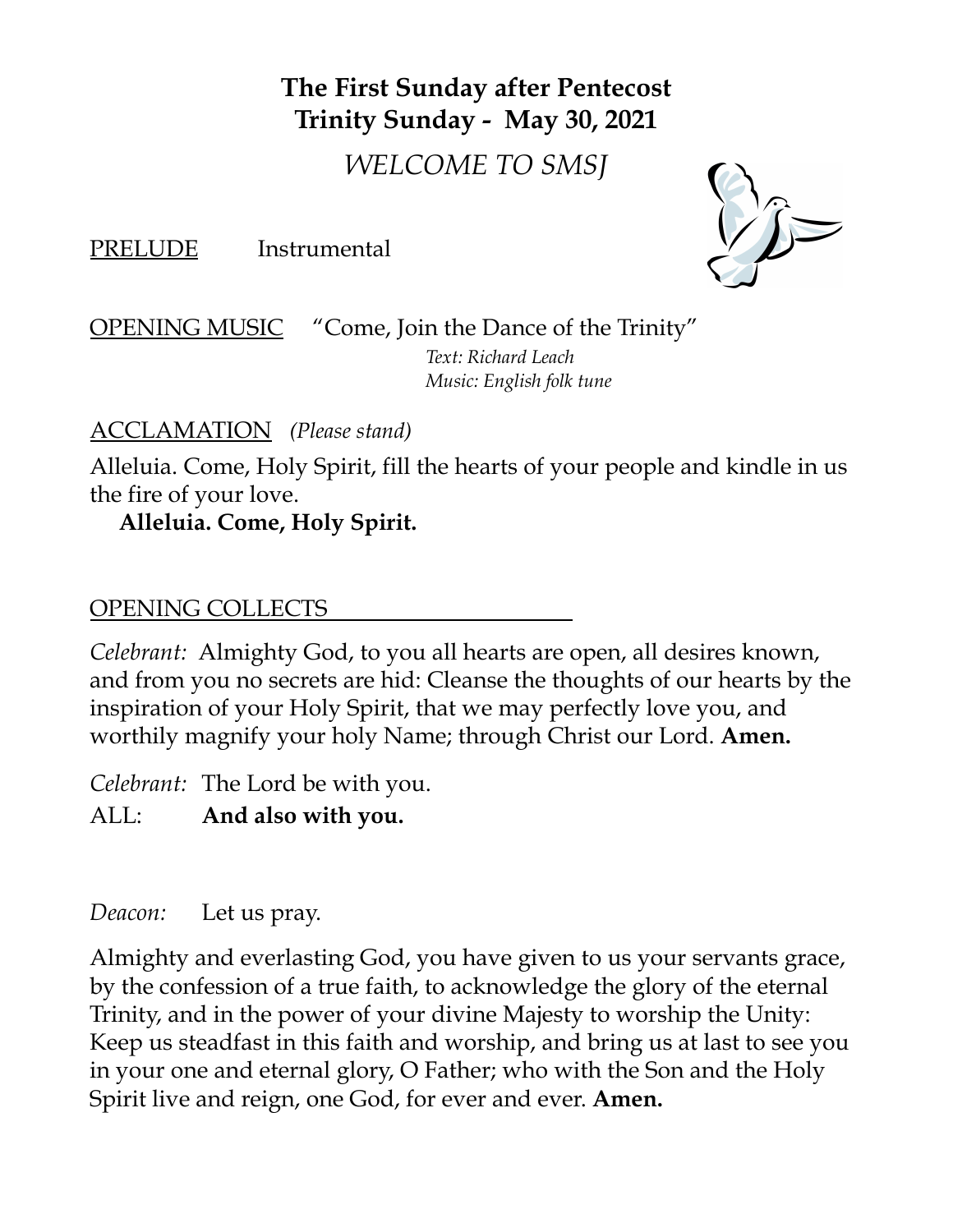# THE FIRST LESSON: Isaiah 6:1-8 *(Please be seated)*

In the year that King Uzziah died, I saw the Lord sitting on a throne, high and lofty; and the hem of his robe filled the temple. Seraphs were in attendance above him; each had six wings: with two they covered their faces, and with two they covered their feet, and with two they flew. And one called to another and said:

"Holy, holy, holy is the Lord of hosts;

the whole earth is full of his glory."

The pivots on the thresholds shook at the voices of those who called, and the house filled with smoke. And I said: "Woe is me! I am lost, for I am a man of unclean lips, and I live among a people of unclean lips; yet my eyes have seen the King, the Lord of hosts!"

Then one of the seraphs flew to me, holding a live coal that had been taken from the altar with a pair of tongs. The seraph touched my mouth with it and said: "Now that this has touched your lips, your guilt has departed and your sin is blotted out." Then I heard the voice of the Lord saying, "Whom shall I send, and who will go for us?" And I said, "Here am I; send me!"

Lector: Hear what the Spirit is saying.

**People: Thanks be to God.**

# PSALM<sub>29</sub>

Ascribe to the Lord, you gods, ascribe to the Lord glory and strength.

# **Ascribe to the Lord the glory due his Name; worship the Lord in the beauty of holiness.**

The voice of the Lord is upon the waters; the God of glory thunders; \* the Lord is upon the mighty waters.

# **The voice of the Lord is a powerful voice; the voice of the Lord is a voice of splendor.**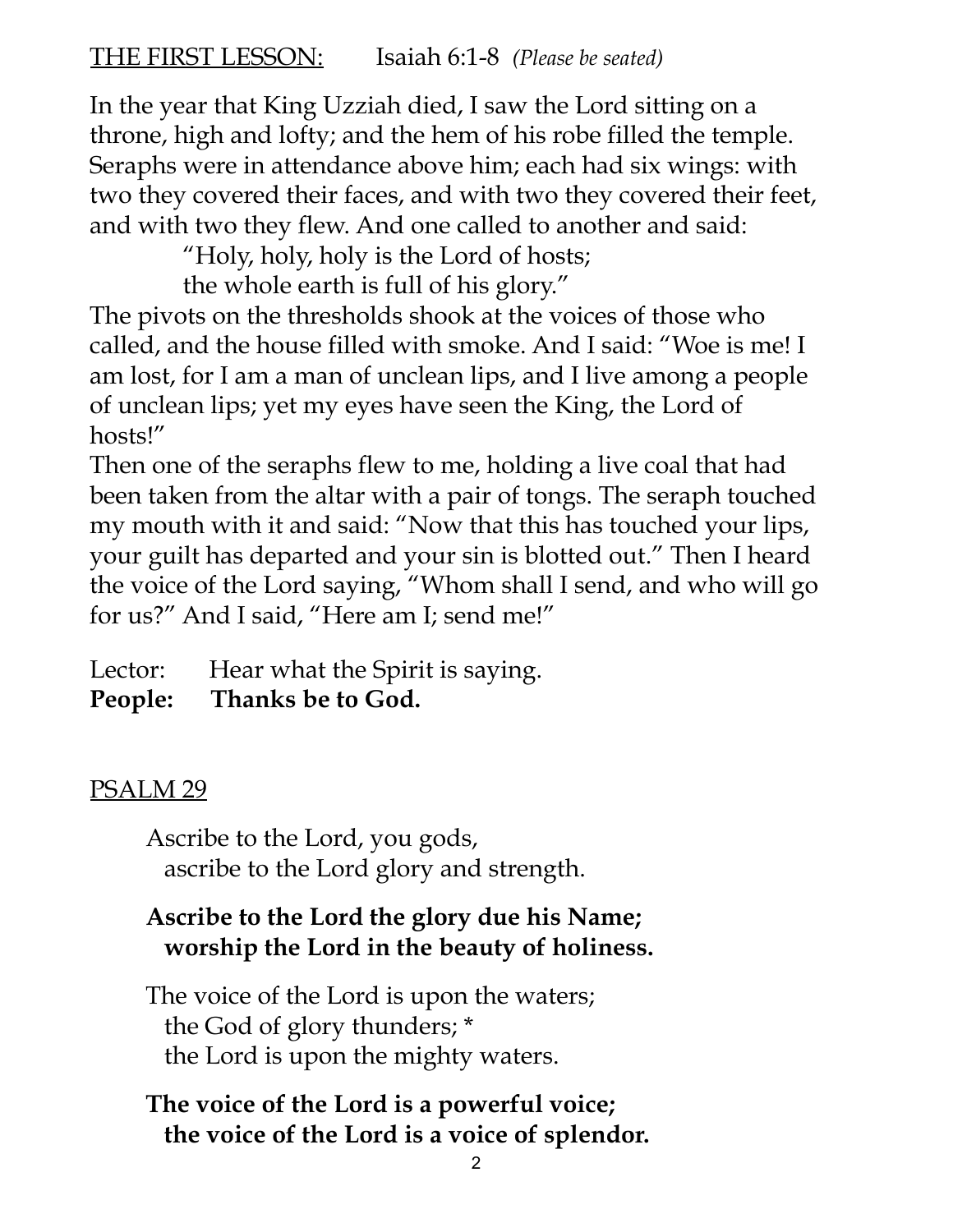The voice of the Lord breaks the cedar trees; the Lord breaks the cedars of Lebanon;

### **He makes Lebanon skip like a calf, and Mount Hermon like a young wild ox.**

The voice of the Lord splits the flames of fire; the voice of the Lord shakes the wilderness; the Lord shakes the wilderness of Kadesh.

# **The voice of the Lord makes the oak trees writhe and strips the forests bare.**

And in the temple of the Lord all are crying, "Glory!"

# **The Lord sits enthroned above the flood; the Lord sits enthroned as King for evermore.**

The Lord shall give strength to his people; the Lord shall give his people the blessing of peace.

# THE SECOND LESSON: ROMANS 8: 12-17

So then, brothers and sisters, we are debtors, not to the flesh, to live according to the flesh-- for if you live according to the flesh, you will die; but if by the Spirit you put to death the deeds of the body, you will live. For all who are led by the Spirit of God are children of God. For you did not receive a spirit of slavery to fall back into fear, but you have received a spirit of adoption. When we cry, "Abba! Father!" it is that very Spirit bearing witness with our spirit that we are children of God, and if children, then heirs, heirs of God and joint heirs with Christ-- if, in fact, we suffer with him so that we may also be glorified with him.

Lector: Hear what the Spirit is saying.

**People: Thanks be to God.**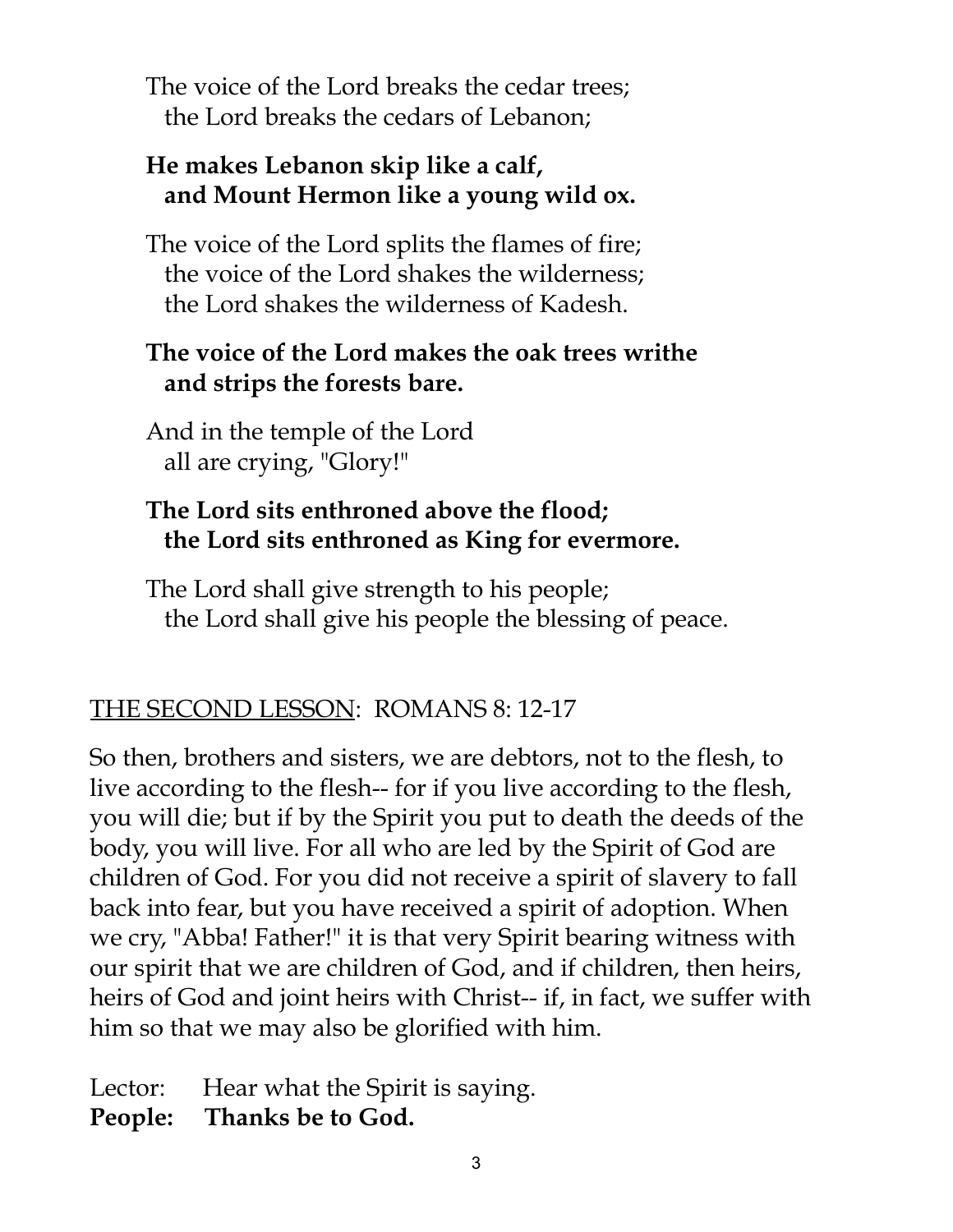GOSPEL ACCLAMATION "Celtic Alleluia" (2x) *Please stand*

*Fintan O'Carroll and Christopher Walker*



#### THE HOLY GOSPEL

Celebrant: The Holy Gospel of our Lord Jesus Christ according to John.

People: **Glory to you, Lord Christ.**

There was a Pharisee named Nicodemus, a leader of the Jews. He came to Jesus by night and said to him, "Rabbi, we know that you are a teacher who has come from God; for no one can do these signs that you do apart from the presence of God." Jesus answered him, "Very truly, I tell you, no one can see the kingdom of God without being born from above." Nicodemus said to him, "How can anyone be born after having grown old? Can one enter a second time into the mother's womb and be born?" Jesus answered, "Very truly, I tell you, no one can enter the kingdom of God without being born of water and Spirit. What is born of the flesh is flesh, and what is born of the Spirit is spirit. Do not be astonished that I said to you, 'You must be born from above.' The wind blows where it chooses, and you hear the sound of it, but you do not know where it comes from or where it goes. So it is with everyone who is born of the Spirit." Nicodemus said to him, "How can these things be?" Jesus answered him, "Are you a teacher of Israel, and yet you do not understand these things?

"Very truly, I tell you, we speak of what we know and testify to what we have seen; yet you do not receive our testimony. If I have told you about earthly things and you do not believe, how can you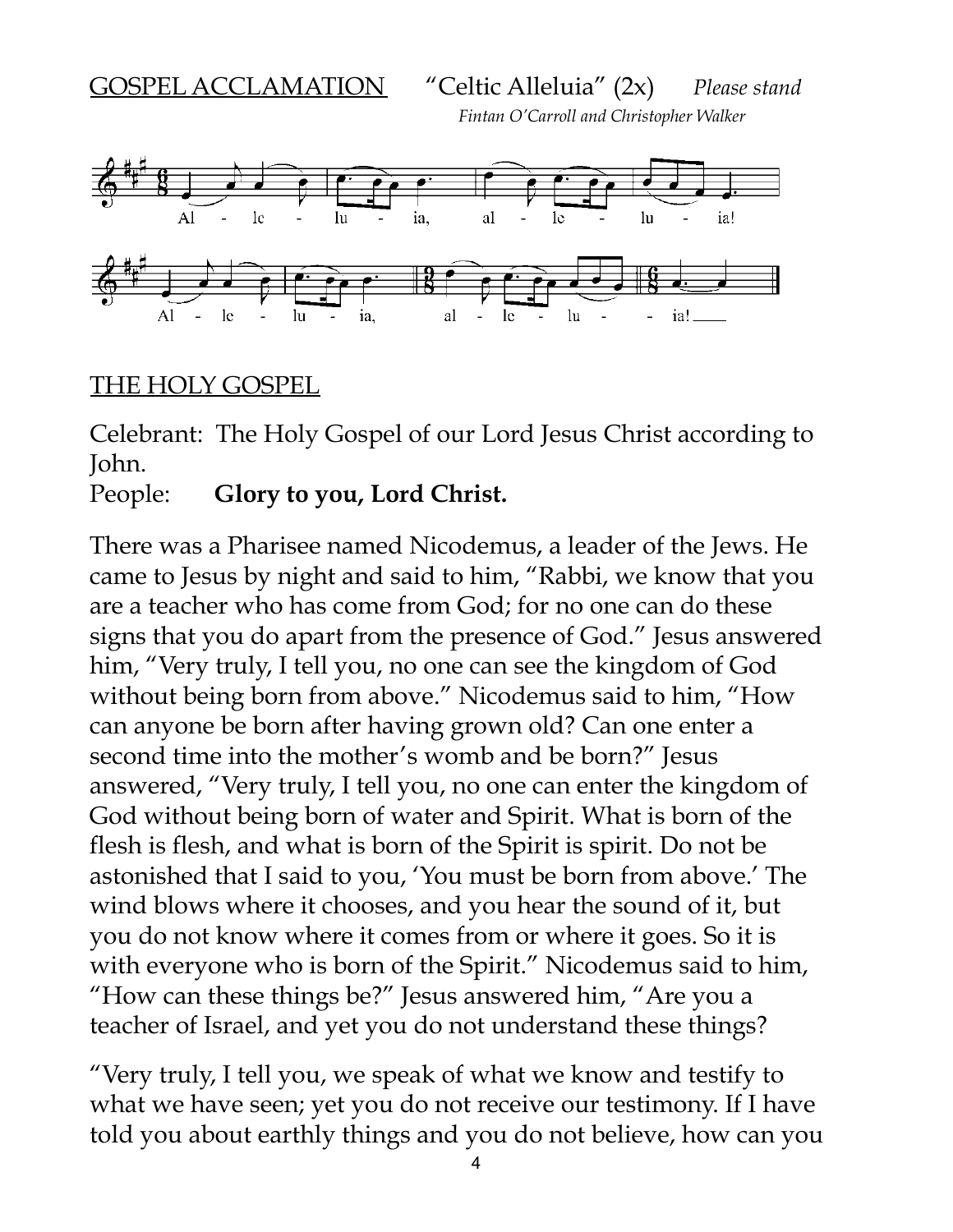believe if I tell you about heavenly things? No one has ascended into heaven except the one who descended from heaven, the Son of Man. And just as Moses lifted up the serpent in the wilderness, so must the Son of Man be lifted up, that whoever believes in him may have eternal life.

"For God so loved the world that he gave his only Son, so that everyone who believes in him may not perish but may have eternal life.

"Indeed, God did not send the Son into the world to condemn the world, but in order that the world might be saved through him.

*John 3: 1-17*

Deacon: The Gospel of our Lord. **People: Praise to you, Lord Christ.**

SERMON The Rev'd Cindy Rasmussen

AFFIRMATION OF FAITH "This I Believe"

*Crocker Matthew Philip and Fielding Benjamin David*

*Please stand*

# PRAYERS OF THE PEOPLE

Let us pray for the Church and for the world.

Come, Holy Spirit, into your church and its people. Fill us with the power and purpose of the gospel.

Leader: Hear us, O God.

**ALL: Your mercy is great.**

Come, Holy Spirit, into the nations of the world. Rain down your peace onto nations at war or in crisis.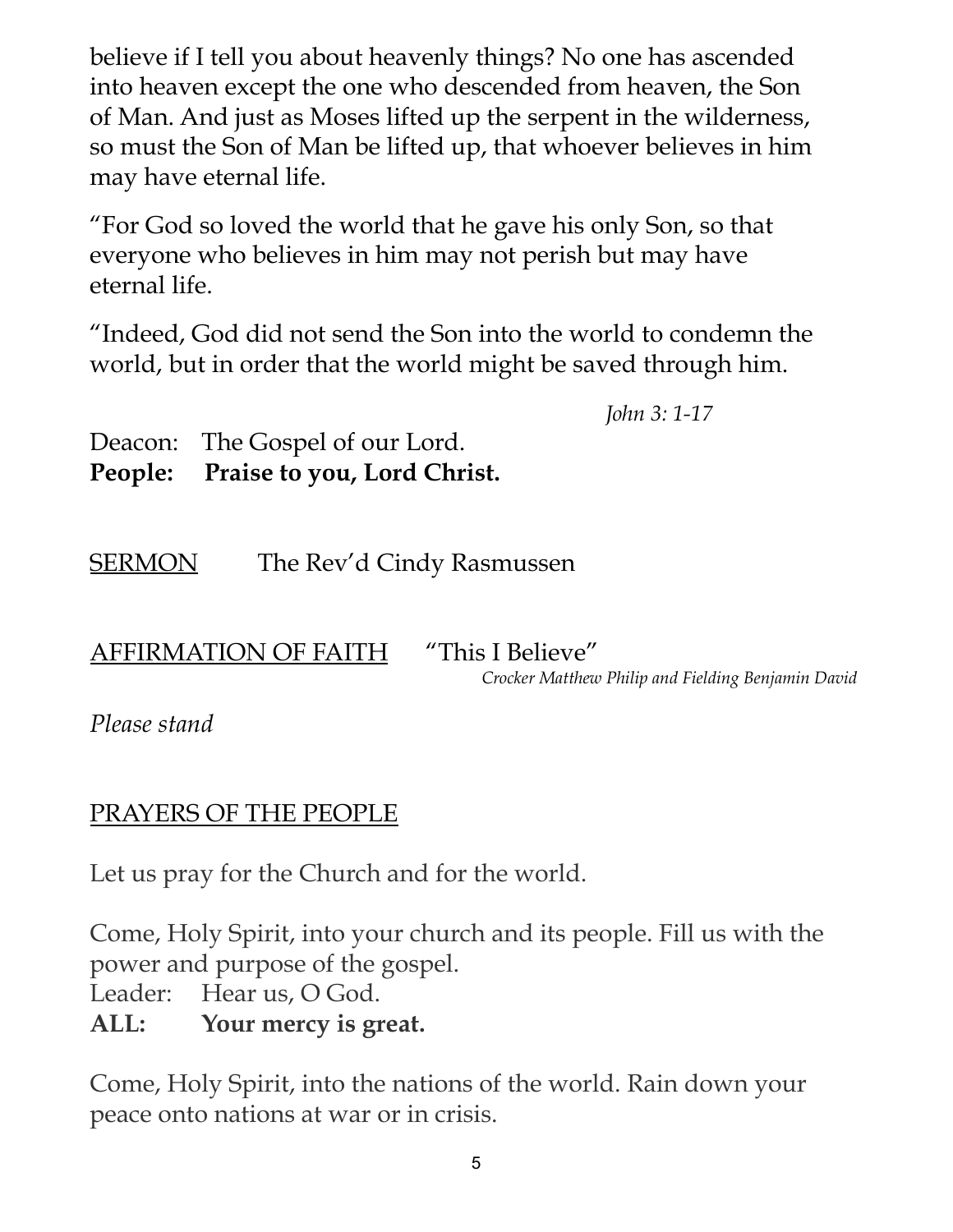Leader: Hear us, O God.

**ALL: Your mercy is great.**

Come, Holy Spirit, into the lives of those in need. We especially pray for Mary Ann Baez, Joyce Alexander, Aria Jenkins, Donald Rose, Anna Yanes, Annie Graham, Nuri Lazare, Addy, Jim, Georgia Taber, Maurice Holmes, Jane Finn, Al Barnes, An Baley, LaVonne Nelson, Denise Terrell and Bishop Singh. Blanket them with your healing and hope.

Leader: Hear us, O God.

# **ALL: Your mercy is great.**

Come, Holy Spirit, into our community of faith. Support us in our mission, our celebrations, and our woes.

Leader: Hear us, O God.

**ALL: Your mercy is great.**

Come, Holy Spirit, into our thanksgiving for the lives of all the faithful departed. We especially pray today for Chris Barnes. May he rest in peace and rise in glory.

Leader: Hear us, O God.

**ALL: Your mercy is great.**

CLOSING COLLECT: (Pastor Cindy) Into your care, O God we place ourselves and all our prayers, trusting your promise of new life in Jesus Christ, our risen Savior

SPECIAL MUSIC FOR PRAYER AND MEDITATION *(Please be seated)*

### THE PEACE

The peace of the Lord be with you always.

### **And also with you.**

MUSIC "Crowded Table" *(Please stand)*

*Brandie Carlile, Natalie Hemby, and Lori McKenna Text adapted for worship*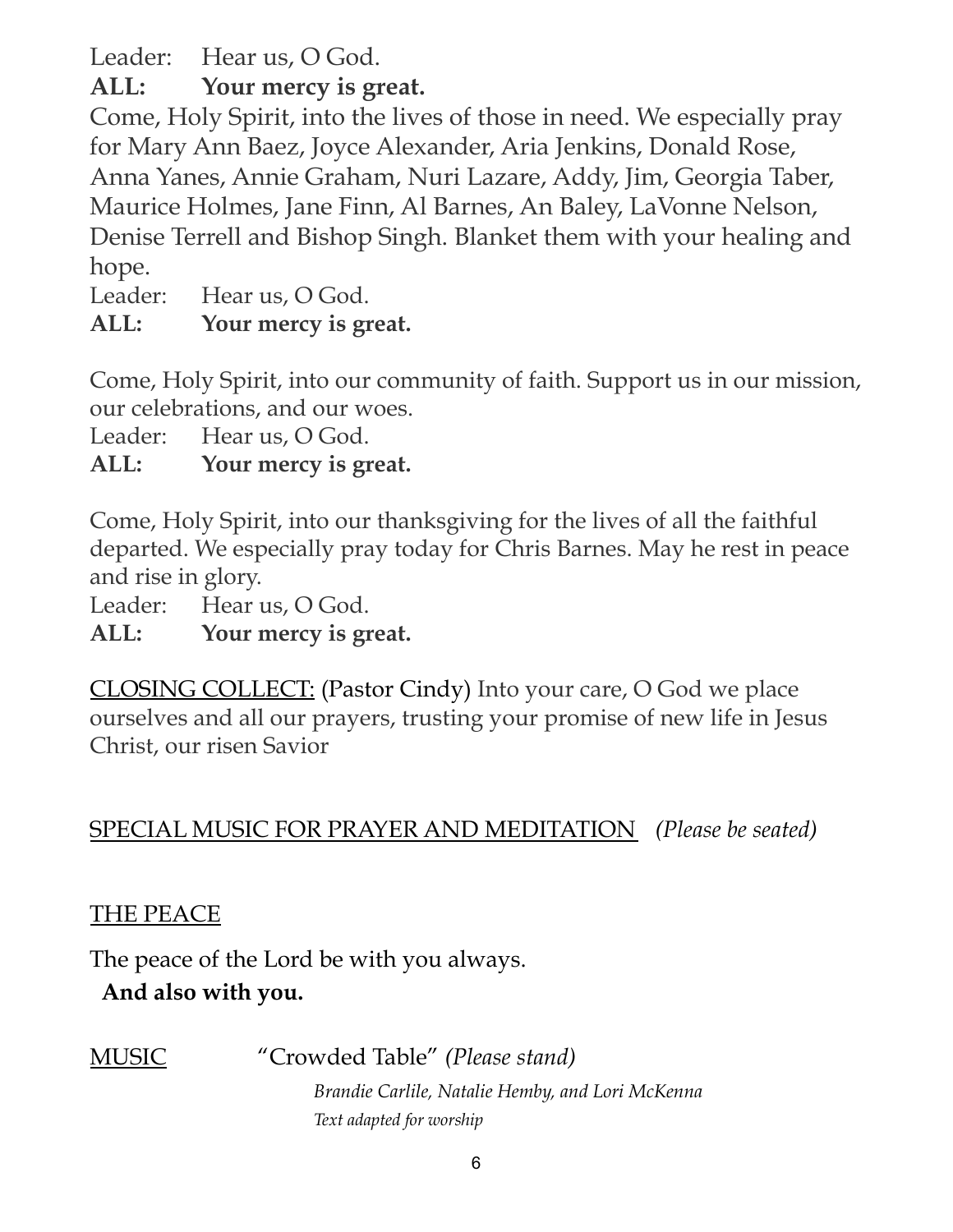## THE GREAT THANKSGIVING

Gracious God, you made the world and all that is in it; you made this day and we will be glad and rejoice in it! For this is the day your prophets testified about when you destroy the shroud of death and open the gates of salvation to all who believe.

You sent your Son, Jesus, among us, anointed with your Holy Spirit and power to preach peace and heal all who were oppressed.

Therefore, with the whole realm of nature around us, with earth, sea and sky, with angels and archangels who envelop us, with all the saints before us and beside us, with sisters and brothers, east and west, north and south, And with loved ones, separate from us now, who yet, in this mystery are close to us,

We join in the chorus of praise that rings through eternity:

**Holy, holy, holy Lord, God of power and might, heaven and earth are full of your glory. Hosanna in the highest. Blessed is the One who comes in the name of the Lord. Hosanna in the highest.**

Blessed are you, O God, who breaks open deep the tomb of our pain, calls life out of death, and leads all creation into life eternal.

Blessed is your Spirit, that broods over the deep, stirs our hearts, who comforts and confounds. Your Spirit, that animates all of creation - plants, animals, and all of us. Your Spirit, that dwells in us.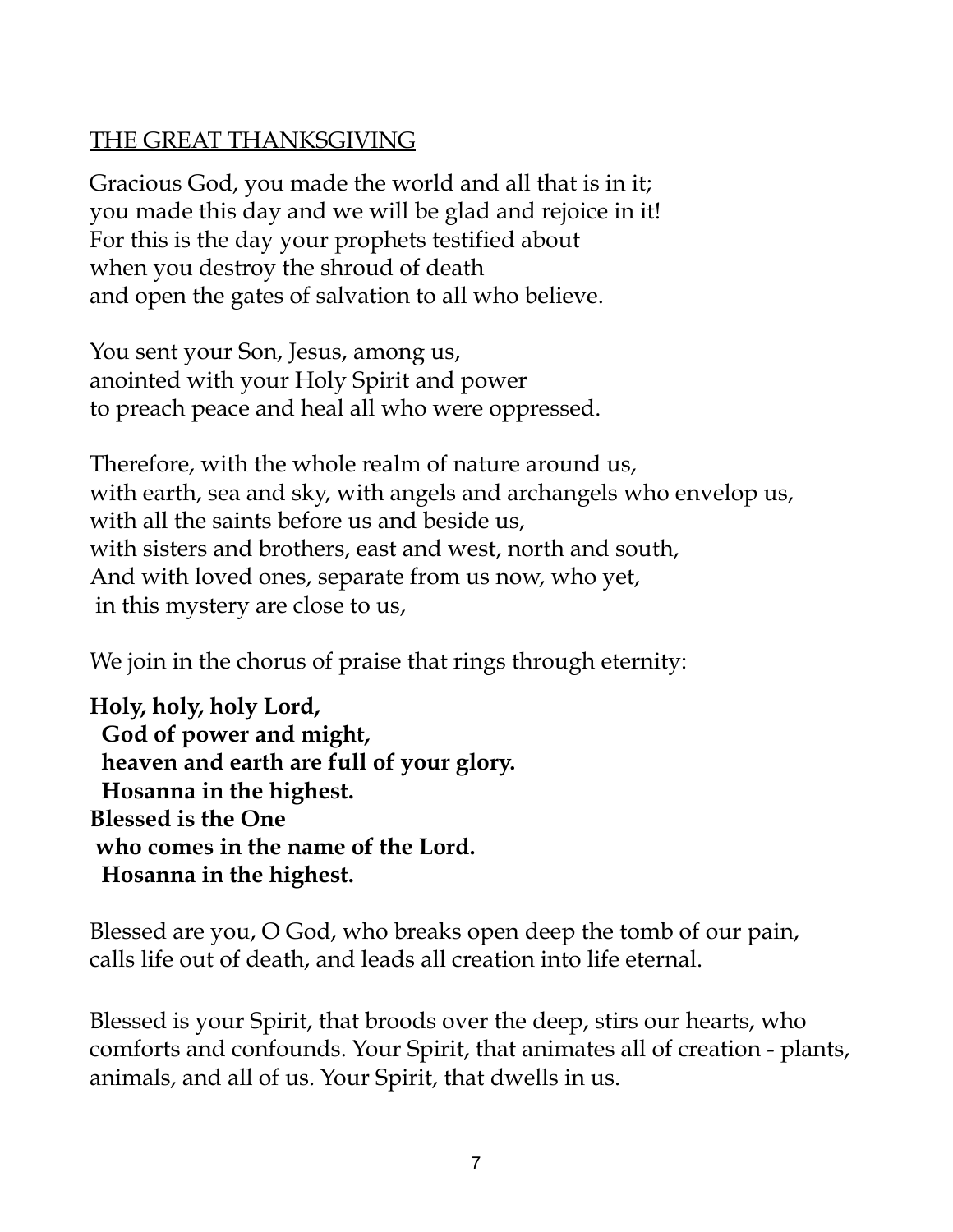On the night when he was betrayed, took bread, gave thanks, broke it, and said:

### **"Take, eat: This is my Body which is given for you. Do this for the remembrance of me."**

As supper was ending, Jesus took the cup of wine, and when he had given thanks, he gave it to them and said:

# **"Drink this all of you. This is my Blood of the new Covenant, which is poured out for you and for all for the forgiveness of sins. Whenever you drink it, do this for the remembrance of me."**

So, as we eat this bread and drink this cup, we proclaim the mystery of our faith:

> **Christ has died; Christ is risen; Christ will come again.**

Therefore, here in this place, we celebrate the flames that gave birth to the church And has shared among his community through the centuries, and shares with us now.

Come now, O Spirit of Christ, brood over these bodily things, this bread and this wine.

# **May they be for us your body and blood, vibrant with life, healing, renewing and making us whole.**

Anoint us with your life-giving power that we might recognize your presence in each and every person

**By Christ, with Christ, and in Christ, in the unity of the Holy Spirit all honor and glory are yours, Almighty Father, now and forever. Amen.**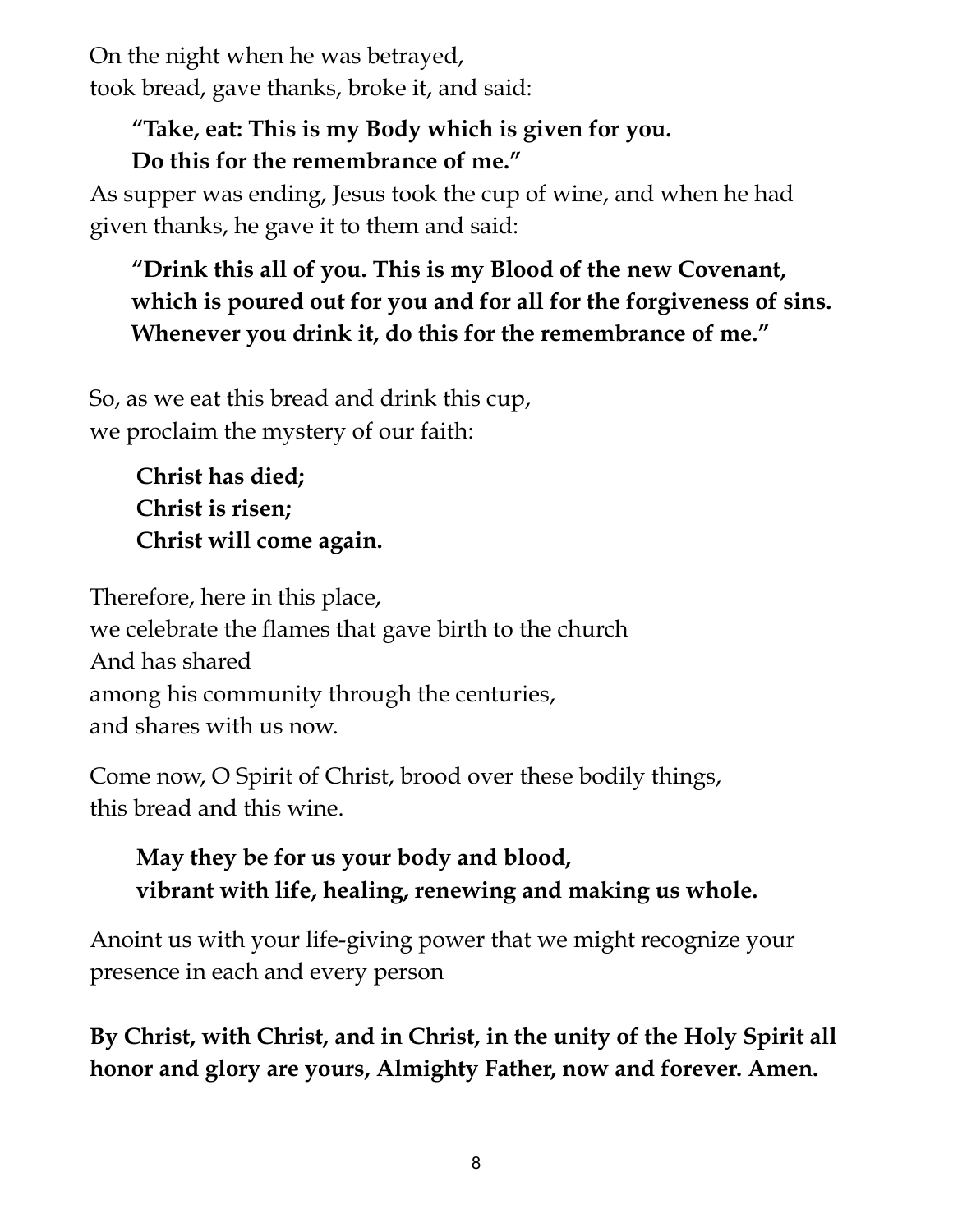#### THE LORD'S PRAYER

As our Savior Christ has taught us, we are bold to pray, **Our Father in heaven, hallowed be your Name, your kingdom come, your will be done, on earth as it is in heaven. Give us today our daily bread. Forgive us our sins as we forgive those who sin against us. Save us from the time of trial, and deliver us from evil. For the kingdom, the power, and the glory are yours, now and forever. Amen.**

#### THE BREAKING OF THE BREAD

We break this bread to share in the Body of Christ.

### **We who are many are one body, for we share in this one bread.**

The feast of life has been prepared for you partake and be filled with the goodness of God.

#### COMMUNION MUSIC "Loving Spirit"

*Words: Shirley Erena Murray Music: Dand Gregof Corner*

*All are welcome to receive communion. Gluten-free wafers and grape juice is available.*

#### POST COMMUNION PRAYER

**Life-giving God, in the mystery of Christ's resurrection you send light to conquer darkness, water to give new life, and the bread of life to nourish your people. Send us forth as witnesses to your Son's resurrection that we may show your glory to all the world; through Jesus Christ our Lord. Amen.**

#### FINAL BLESSING

#### DISMISSAL

Deacon: Alleluia. Alleluia. Go and tell how God has touched your life. ALL: **Thanks be to God. Alleluia. Alleluia**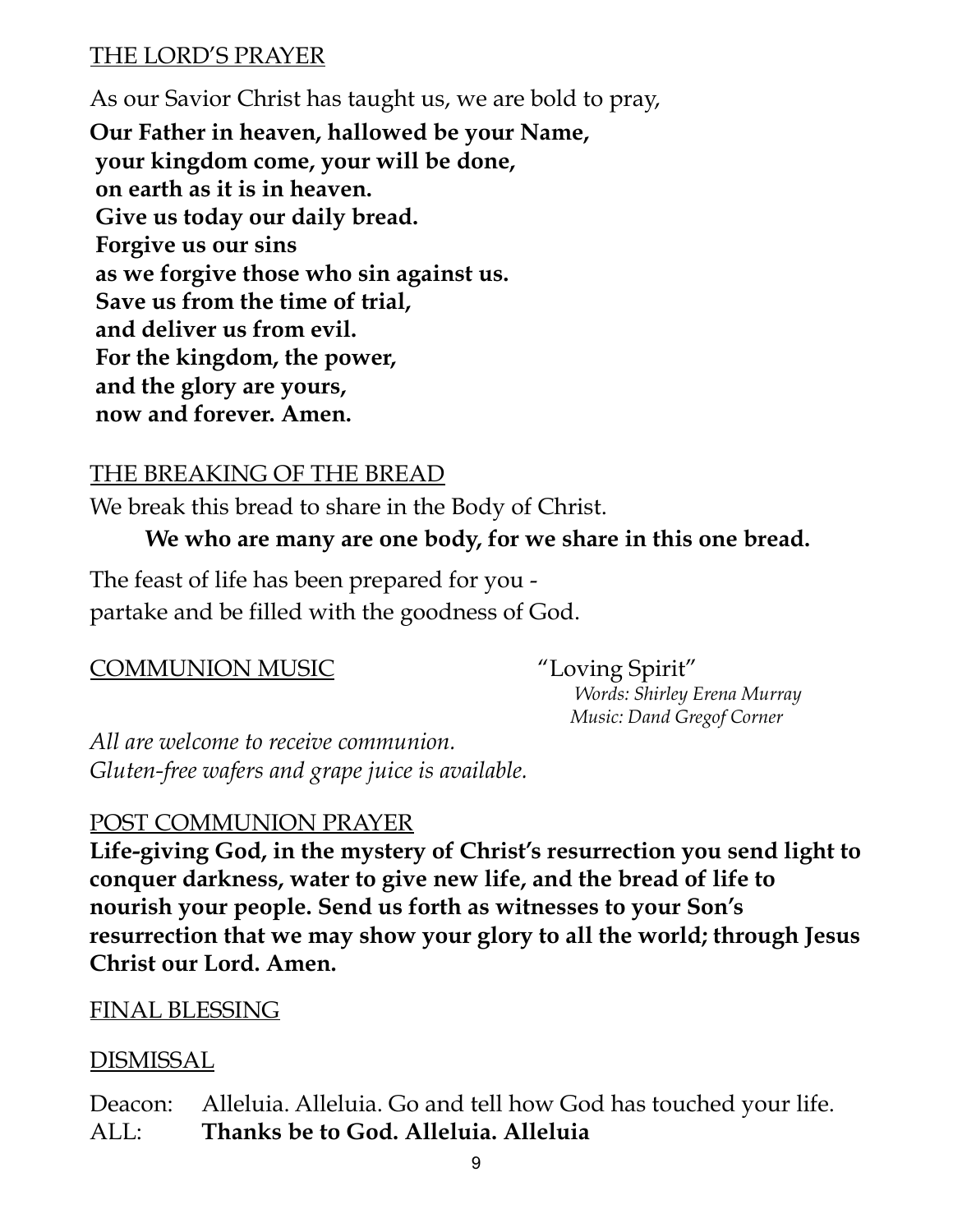# **THIS WEEK'S CALENDAR** (May 31st - June 6th)

|                             | Monday Memorial Day - Office is closed |  |                                                                                                                                  |
|-----------------------------|----------------------------------------|--|----------------------------------------------------------------------------------------------------------------------------------|
|                             | 6pm                                    |  | E.D.E.N. 1199 Culver Garden<br>Captains: Melanie and Judy                                                                        |
| Tuesday                     | 9am                                    |  | Food Shelf Ministry Prep & Unload Foodlink Truck                                                                                 |
|                             | 10 <sub>am</sub>                       |  | E.D.E.N. 408 Rosewood Terr. - Children's Garden<br>Captain: Erin                                                                 |
|                             | 10 <sub>am</sub>                       |  | E.D.E.N. 336 Parsells Ave. Garden<br>Captain: Deacon Mike                                                                        |
| Wednesday 9am<br>10:30-12pm |                                        |  | E.D.E.N. Church (1245 Culver) Team<br>Captains: Mary E. and Mary Ellen F.                                                        |
|                             |                                        |  | <b>Food Shelf Ministry</b>                                                                                                       |
|                             | 12pm                                   |  | <b>Emergency Food Delivery Driver Pick-up</b>                                                                                    |
|                             | 12:10 <sub>pm</sub>                    |  | <b>Healing Service</b><br>Weather permitting it will be held in the garden<br>Zoom link is on our homepage stmarksandstjohns.org |
|                             | 5pm                                    |  | E.D.E.N. 448 Merchants Rd. Garden<br>Captain: Deb S.                                                                             |
| Thursday                    | 10am                                   |  | <b>Staff Meeting (weekly)</b>                                                                                                    |
| Friday                      | 11:30am                                |  | E.D.E.N. Denver Training Garden<br>Captains: Aisha & Becky                                                                       |
| Saturday                    | 12pm                                   |  | <b>Emergency Food Delivery Driver Pick-up</b>                                                                                    |
| Sunday                      | 9:15am                                 |  | WORSHIP                                                                                                                          |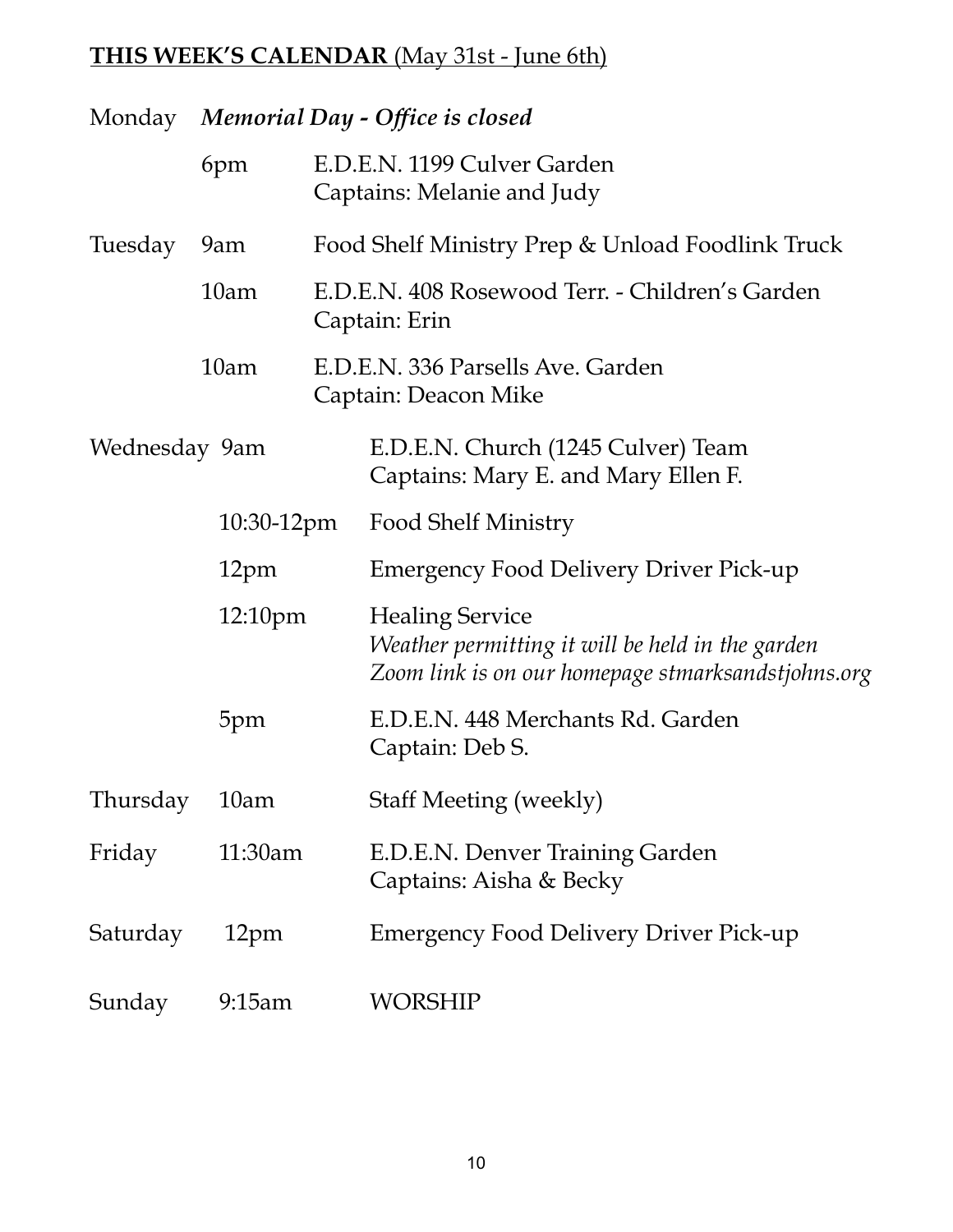

#### Our New Vista/AmeriCorp Summer Intern is Here

Welcome to our new Urban Fellow, Siera Sadowski, who will be working with staff and volunteers to help us to expand the E.D.E.N. Center for Wellness! Hear what she has to say below.

"First of all, I am so grateful to the SMSJ team for welcoming me with open arms

and I am so excited to get to work with all of the amazing people here! I am a rising junior at the University of Rochester studying Religion and Comparative Literature. After finishing my degree, I intend to either pursue a Master's in Social Work or to attend graduate school for Comparative Theology. I'm super passionate about social justice, interfaith cooperation, and community service I'm thrilled to combine all three in my work with SMSJ. In my free time, I love knitting, reading, collecting perfumes and playing Stardew Valley."

Siera will be working onsite Tuesdays and Thursdays. Her Cohort Day is on Wednesday and she'll be working remotely on Mondays and Friday.

# Episcopal 101 - Now E.D.E.N. Book Club

Our Episcopal 101 class continues to meet virtually (*Zoom - link is on our website homepage stmarksandstjohns.org*) on Monday afternoons from 2-3pm. You're more than welcome to join us one time or multiple times. In the coming weeks we will be reading *People of the Way: Renewing Episcopal Identity* **by Dwight Zscheile** together. Books are now available (\$18).

# Wednesday & Saturday: Emergency Food Deliveries

We continue to take food and supplies to those in need in the 14621 and 14609 zip codes. If you are interested in being a driver or assisting by preparing delivery routes, etc - on Wednesdays and/or Saturdays let Pastor Cindy know. *Please note: we are now collecting hygiene and cleaning items.*

# Prayer Concerns and/or Thanksgivings

Our newsprint "Prayer" board is back. You are welcome to light a candle and put the name(s) of those you would like us to hold in prayer.